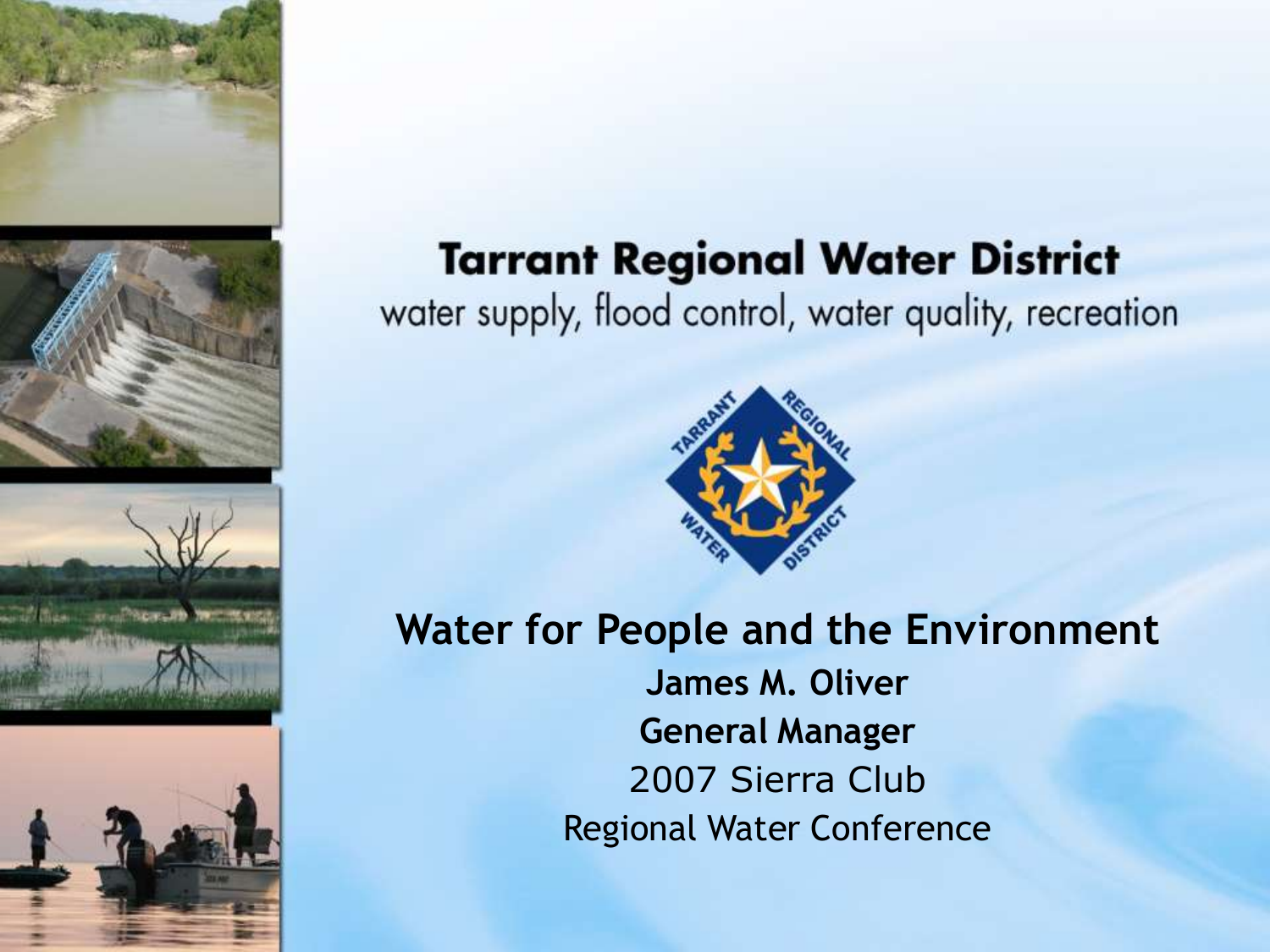







#### **Tarrant Regional Water District**

- Created in 1924 as a political subdivision of State of Texas
- Approximately 190 employees
- Facilities located in eight North Central Texas counties
- **Two primary missions: Water supply Flood Control**

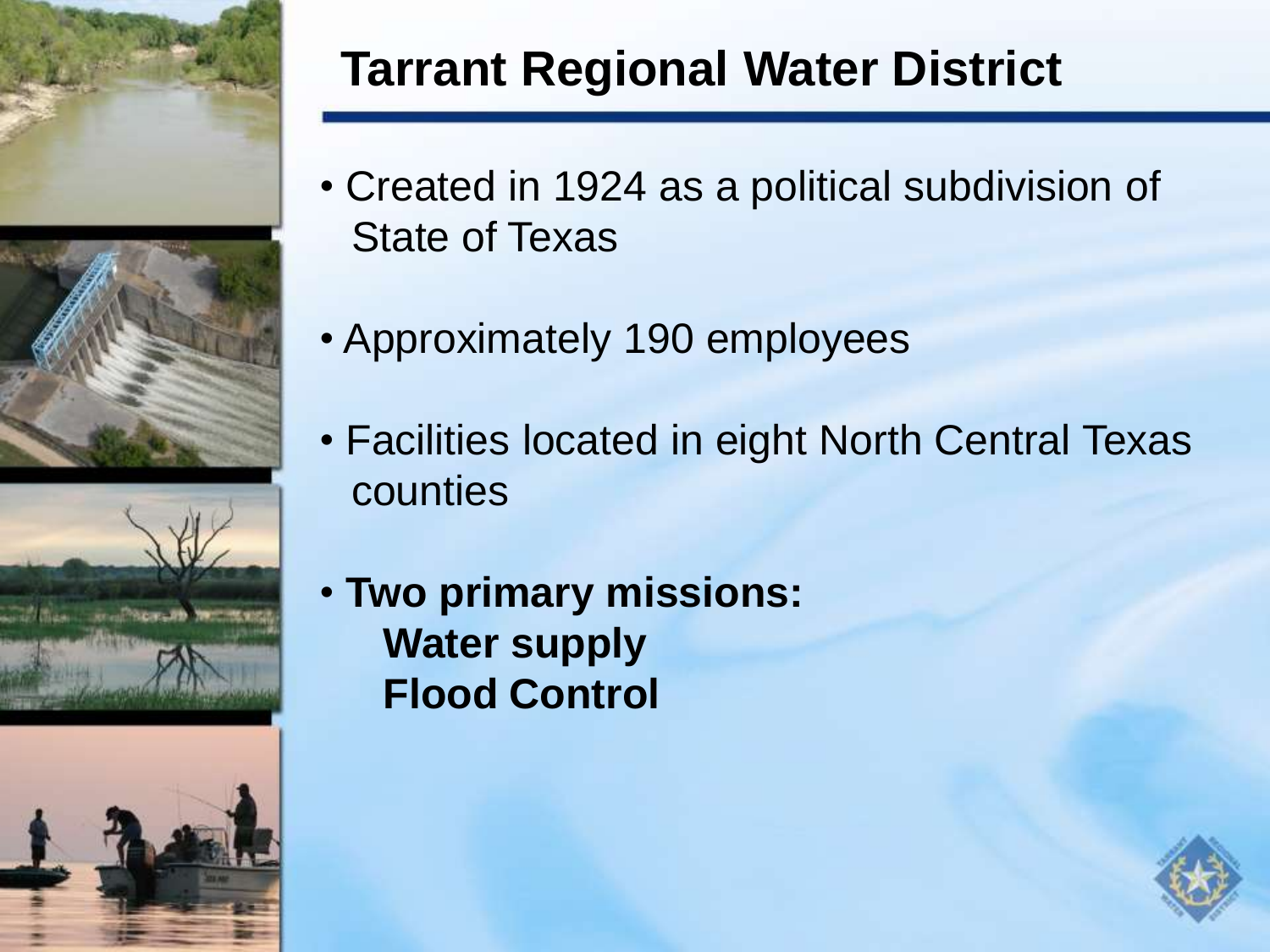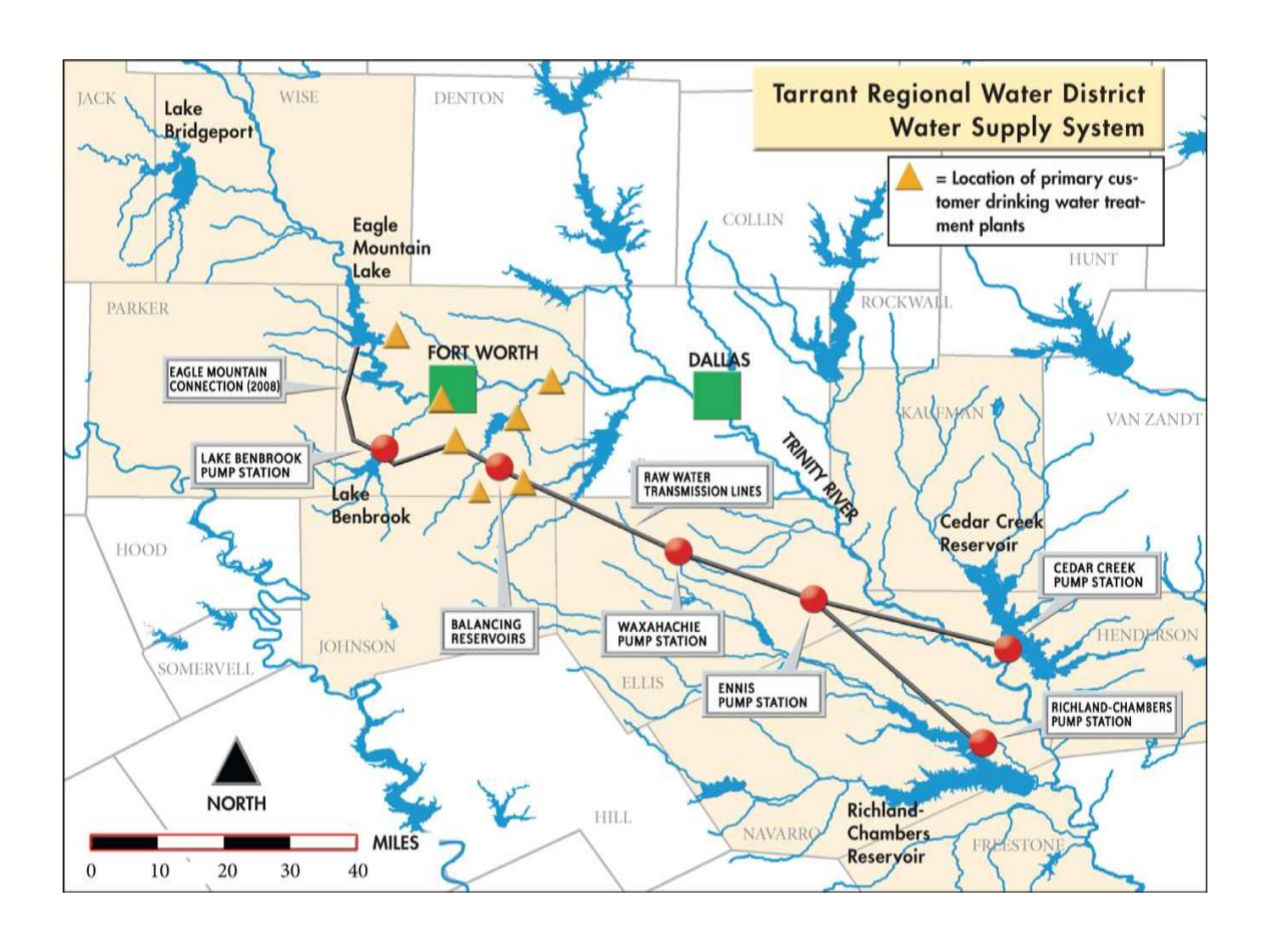







# **TRWD Supply**

- •TRWD permitted supplies are 586,300 acre-feet.
- •2006 demands were approximately 402,000 acre-feet.
- •Projected demands will be 900,000 acrefeet by 2060.
- •The Region C Supply Plan calls for TRWD to develop 430,000 acre-feet of new water supply by 2060.

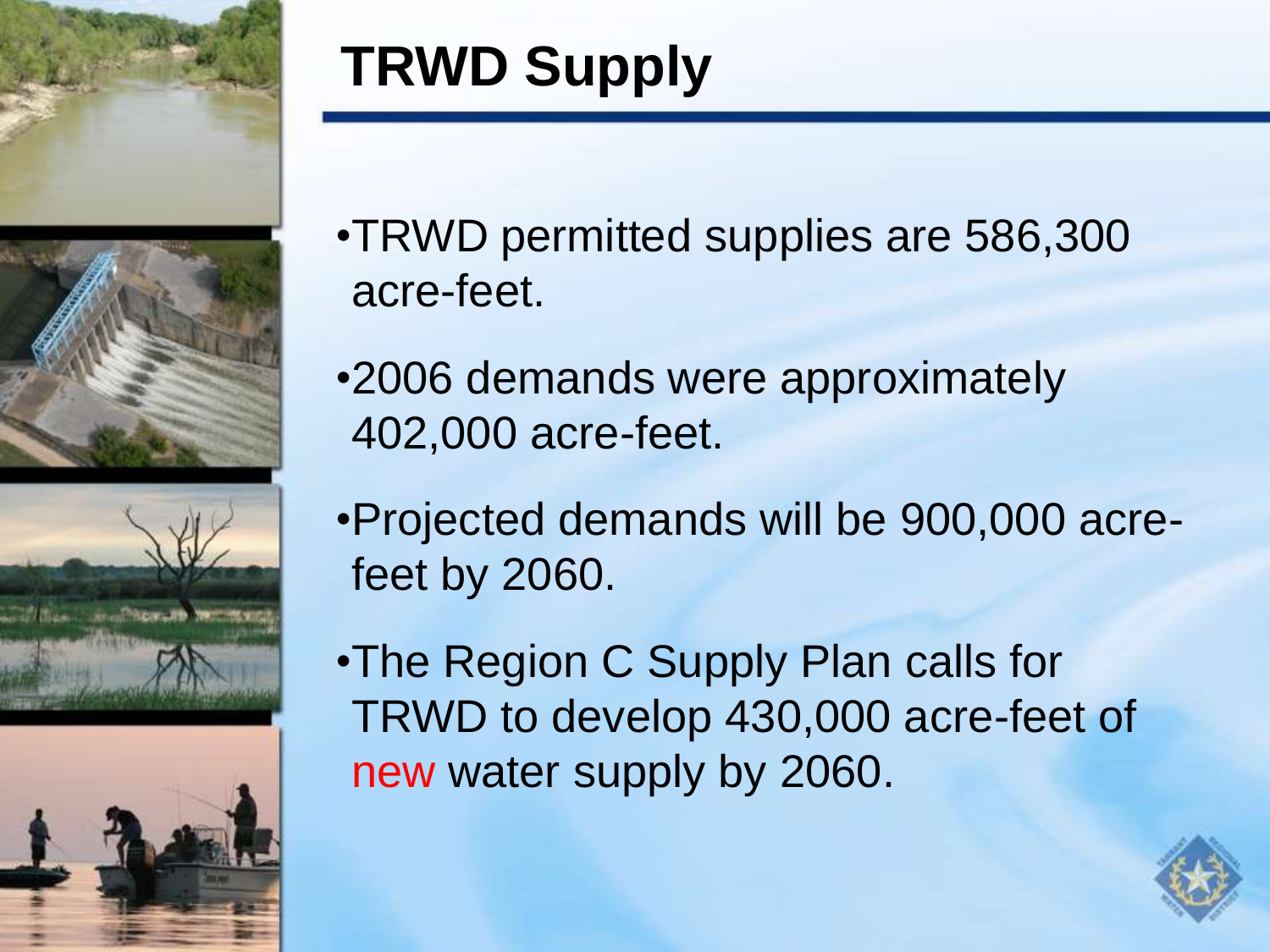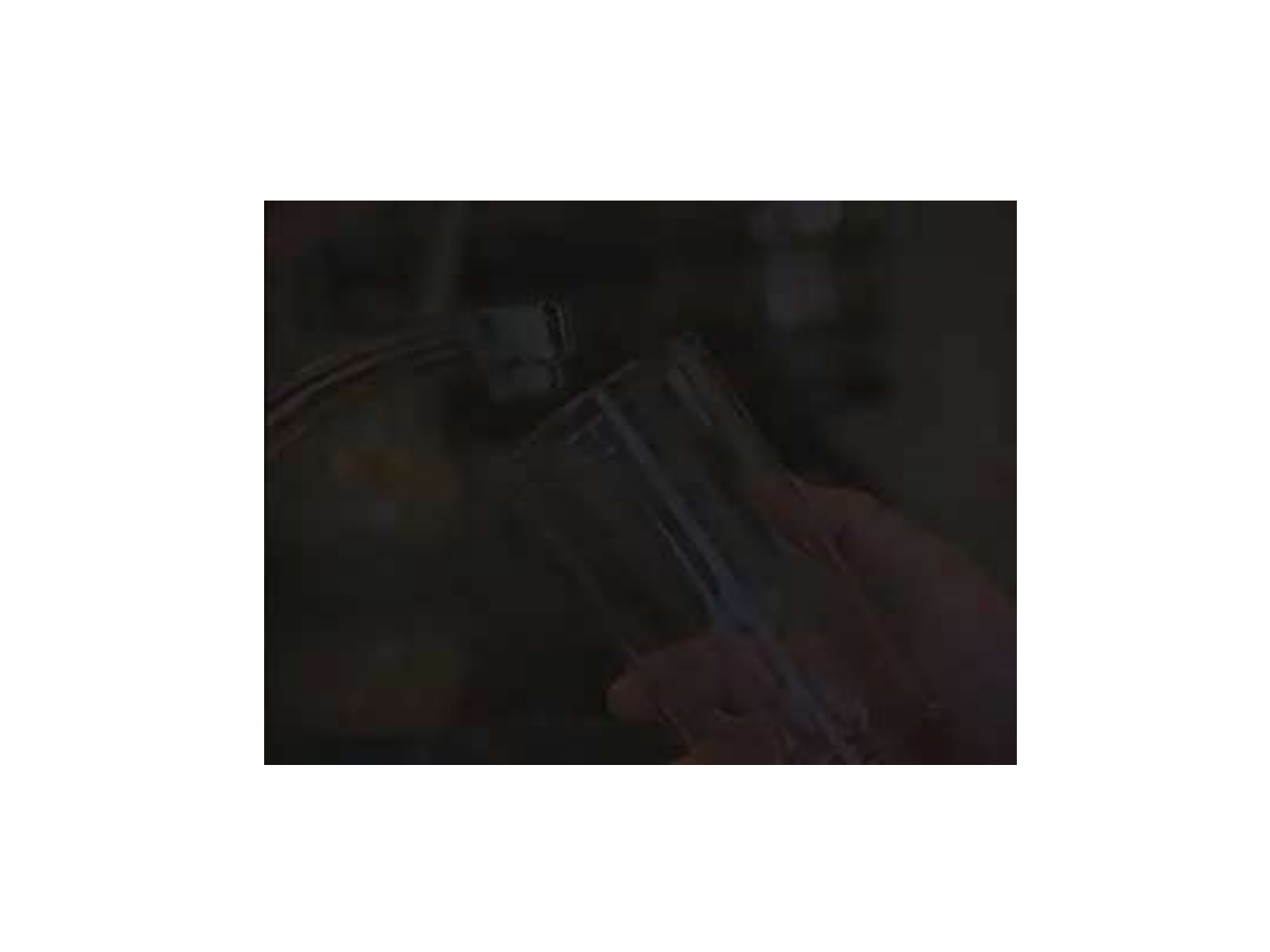

#### **Oklahoma**

- •2002 Oklahoma Legislature enacts moratorium on out of state water transfers
- •TRWD Federal suit seeks ruling on constitutionality of moratorium
- •Injunction to protect TRWD water permit applications
- •Discussions ongoing with Oklahoma leadership on potential water agreement

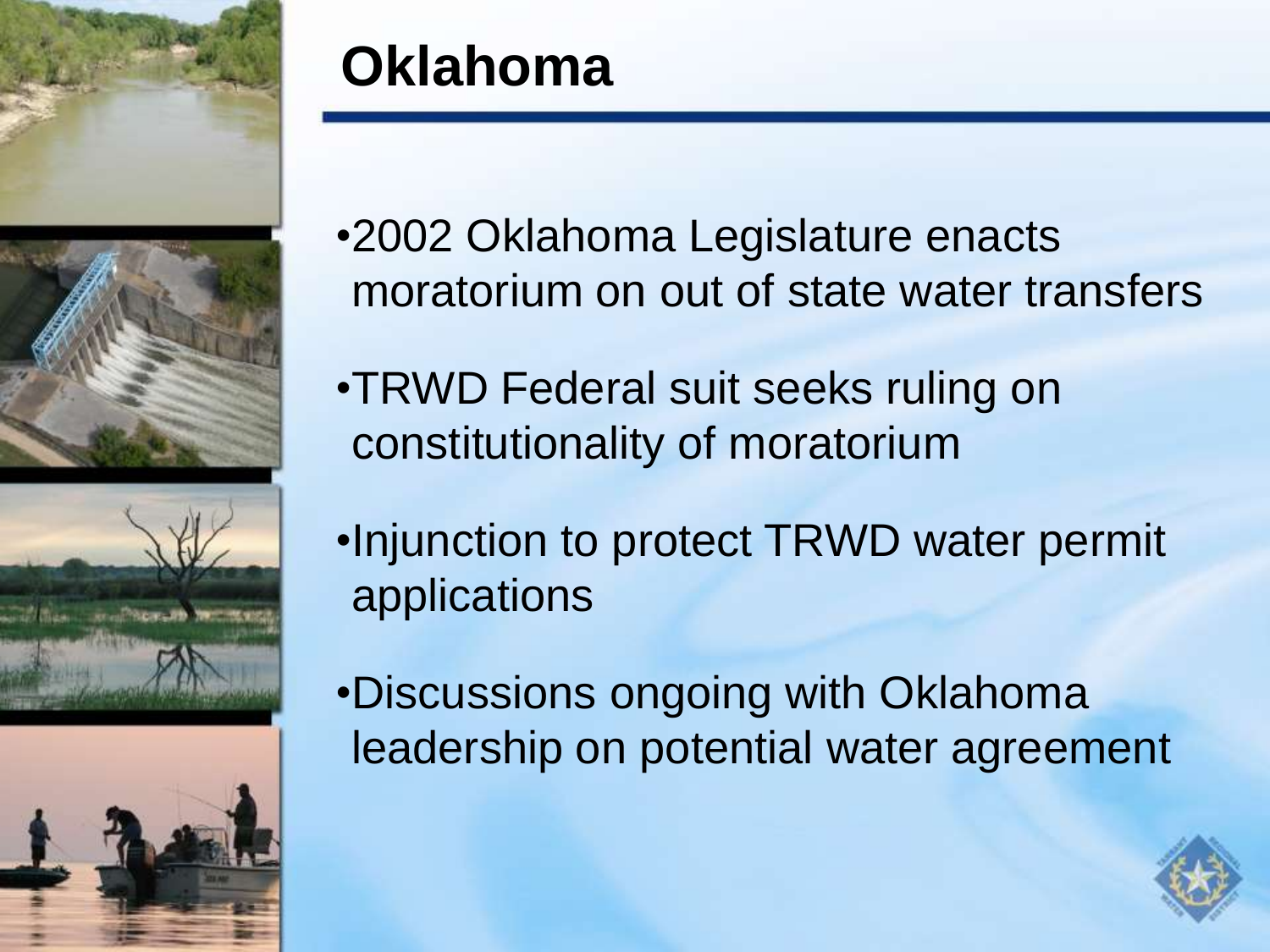#### Oklahoma Project Locations

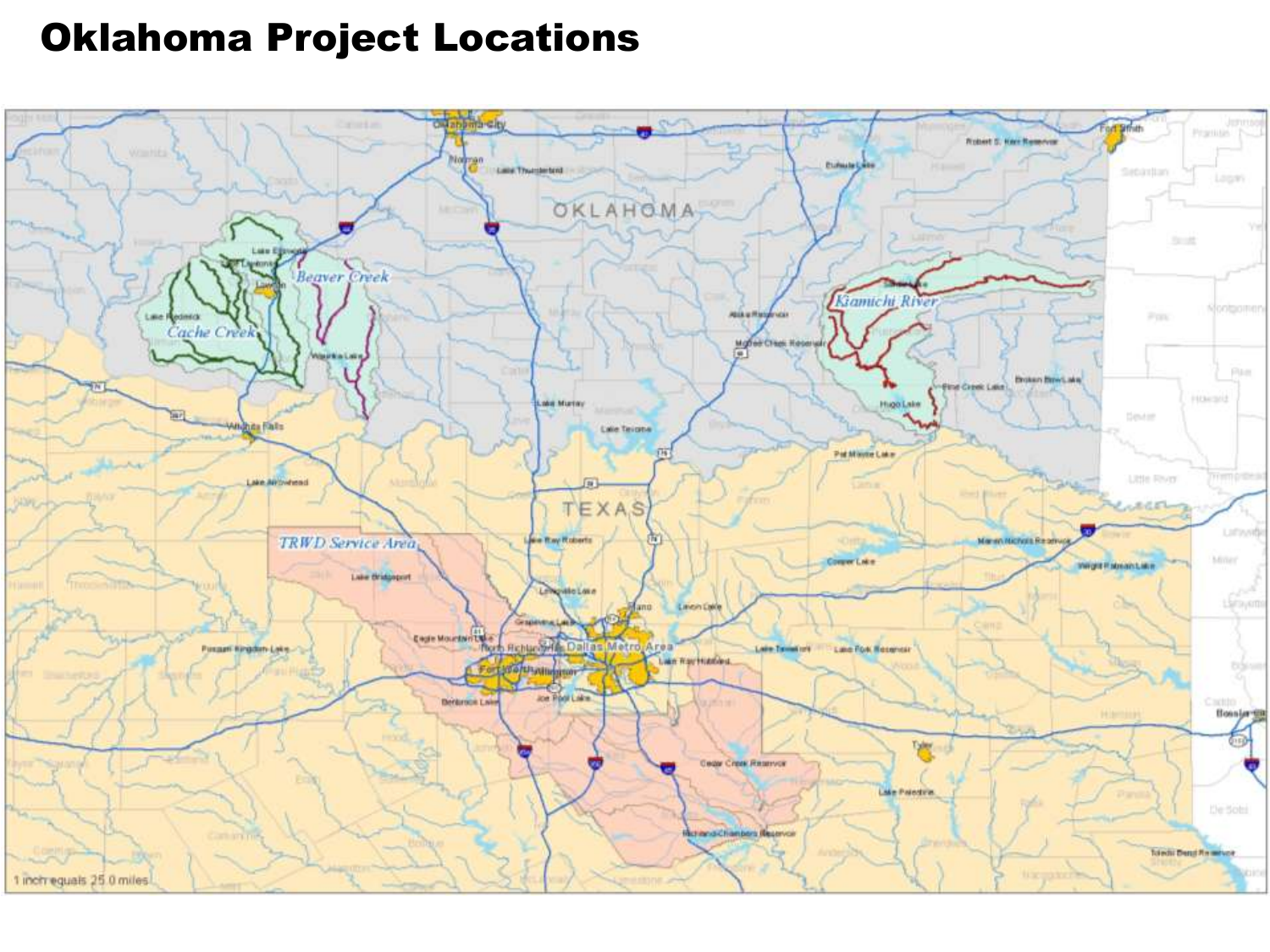





#### **Oklahoma Supply**

| <b>Parameters</b>                                                                                                                                                                                              | Cache<br>Creek <sup>(3)</sup> | <b>Beaver</b><br><b>Creek</b> | <b>Kiamichi</b><br><b>River</b> | <b>Total</b> |
|----------------------------------------------------------------------------------------------------------------------------------------------------------------------------------------------------------------|-------------------------------|-------------------------------|---------------------------------|--------------|
| <b>Total Available Water in Watershed</b><br>per OWRB Calculations (acre-<br>ft/year)                                                                                                                          | 415,117(1)                    | 183,125                       | 1,825,485                       | 2,423,727    |
| <b>Flow Available to Appropriation</b><br>based on Revised Hydrologic<br><b>Analysis, Subtraction of Existing</b><br>Appropriations, and Subtraction of<br>50-year In-Basin Demand - per<br>KBR (acre-ft/year) | 236,422(2)                    | 133,971(4)                    | 1,767,329                       | 2,137,722    |
|                                                                                                                                                                                                                |                               |                               |                                 |              |
| <b>TRWD Permit Application (acre-</b><br>ft/year)                                                                                                                                                              | 125,000                       | 25,000                        | 310,000                         | 460,000      |

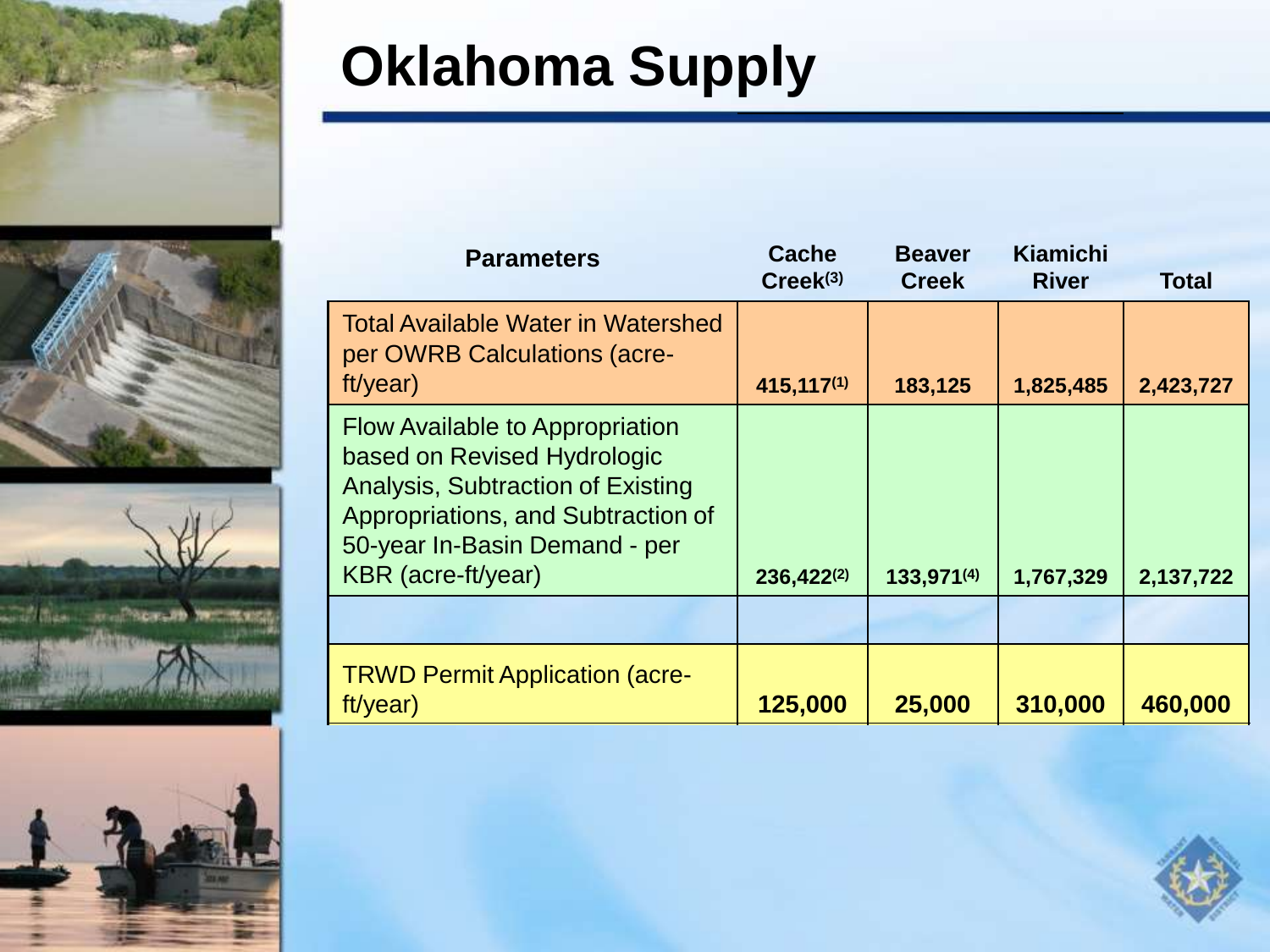







# Parallel Strategies

- •Permitting/Legal
- •Negotiations
- •Political/PR

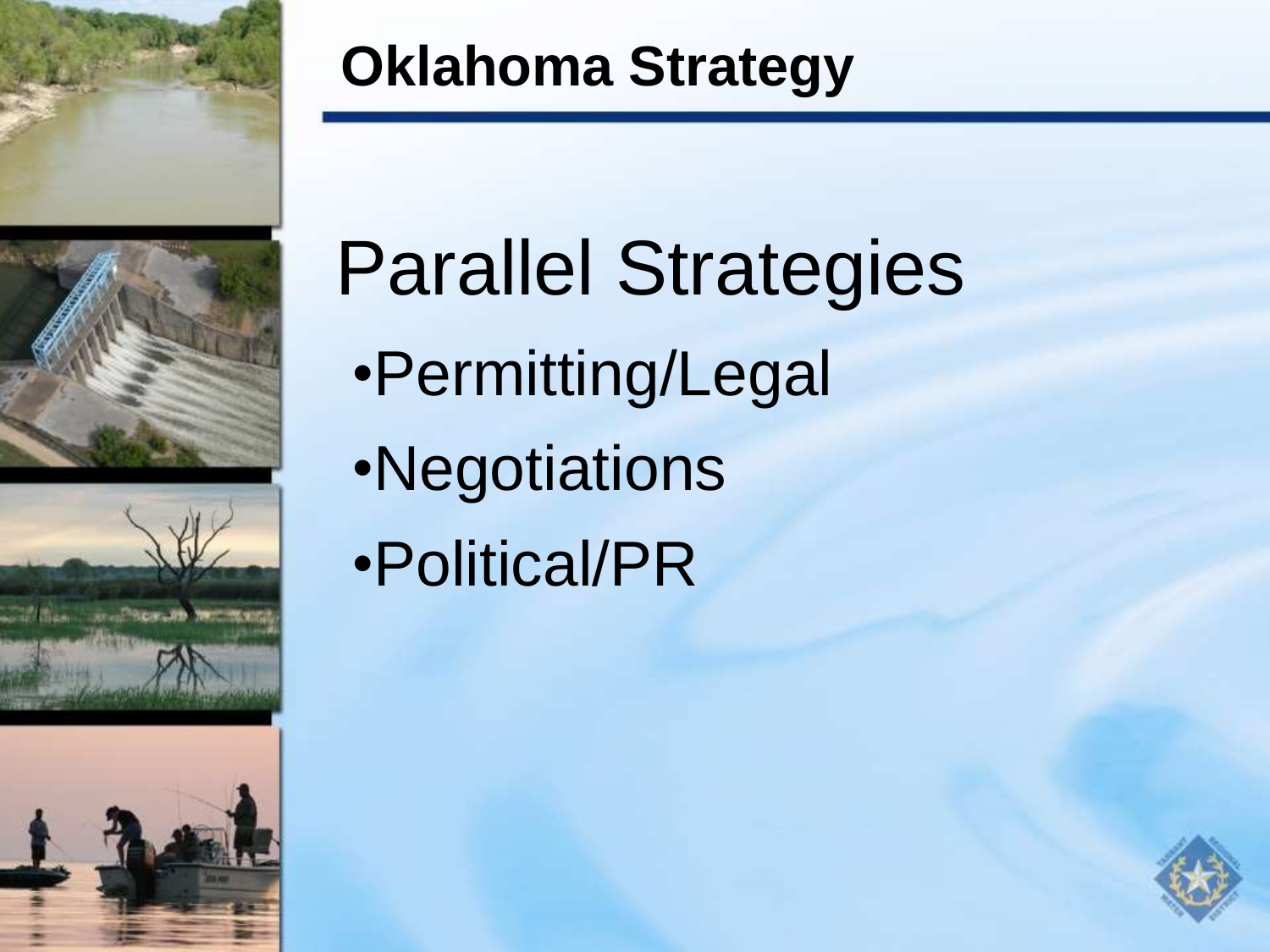





## Permit Strategy

- Cache Creek 125,000 acre-feet
- Beaver Creek 25,000 acre-feet
- Kiamichi River 310,000 acre-feet
- This Gulf bound water is surplus to any current or future need in Oklahoma
- Water to be acquired immediately upstream of the Red River

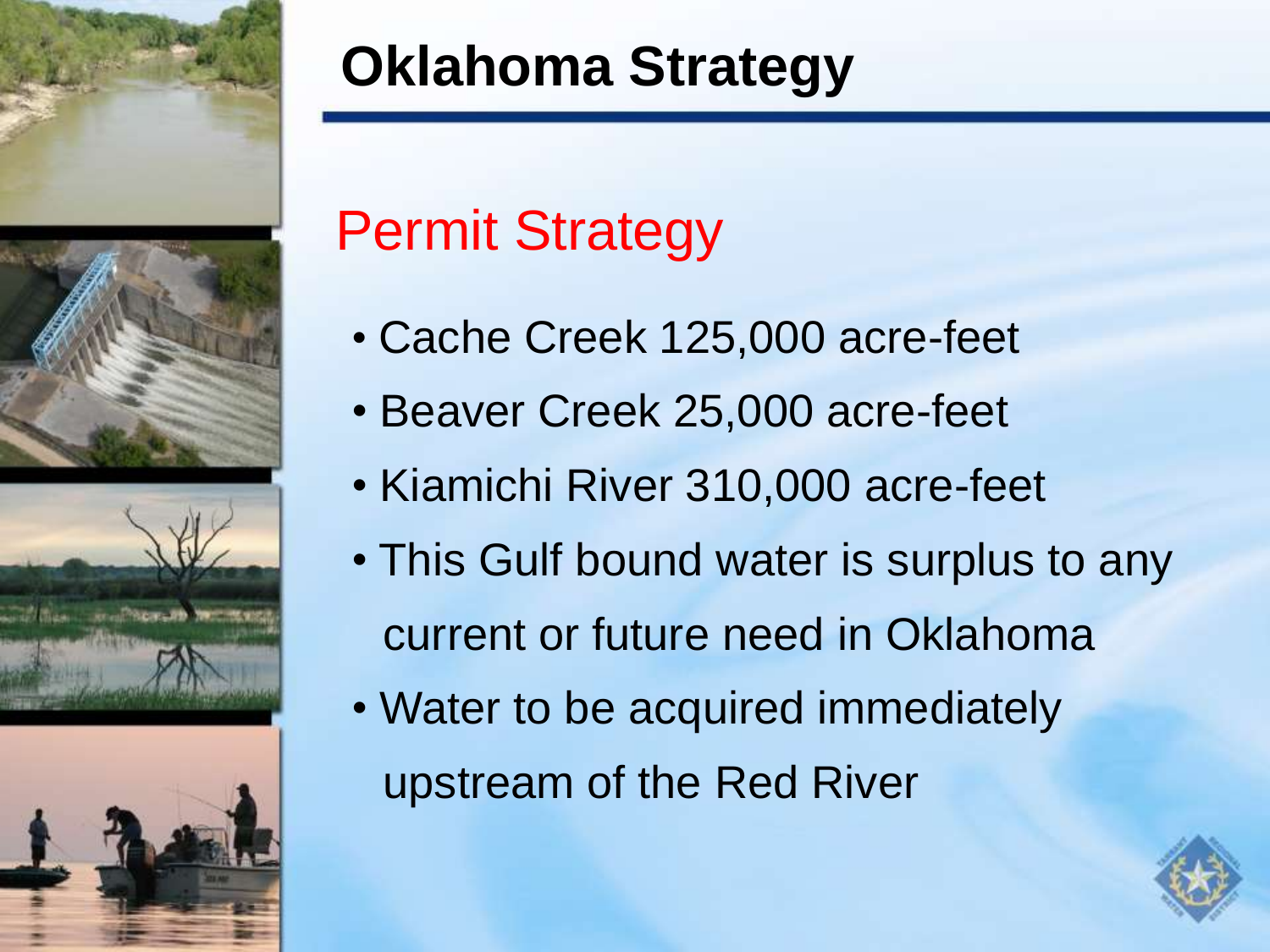







#### Legal Strategy

- 2002 Oklahoma Legislature enacts three year moratorium on out of state water transfers
- 2004 Oklahoma Legislature extends moratorium five more years to accomplish state water planning
- 2006 water planning receives minimal funding from the legislature
- Federal suit seeks ruling on constitutionality of moratorium
- Injunction to protect TRWD water permit applications

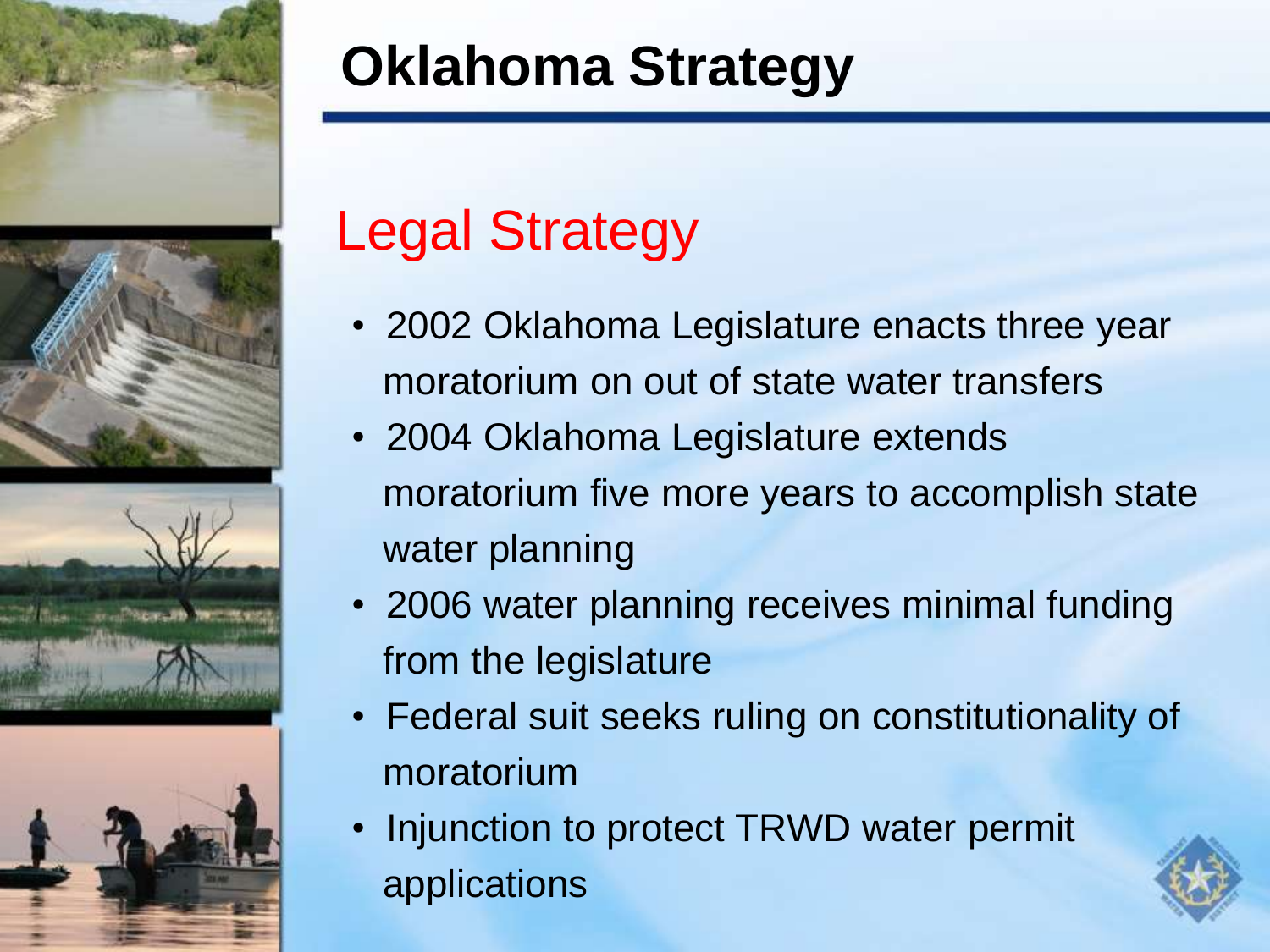







## Negotiation Strategy

- TRWD permit applications provide incentive for negotiations
- Moratorium on out of state water transfers appears to be unconstitutional (Interstate Commerce)
- Sardis Lake debt burden
- \$5.4 billion in Oklahoma infrastructure needs
- Discussions ongoing with Oklahoma leadership on potential water agreement

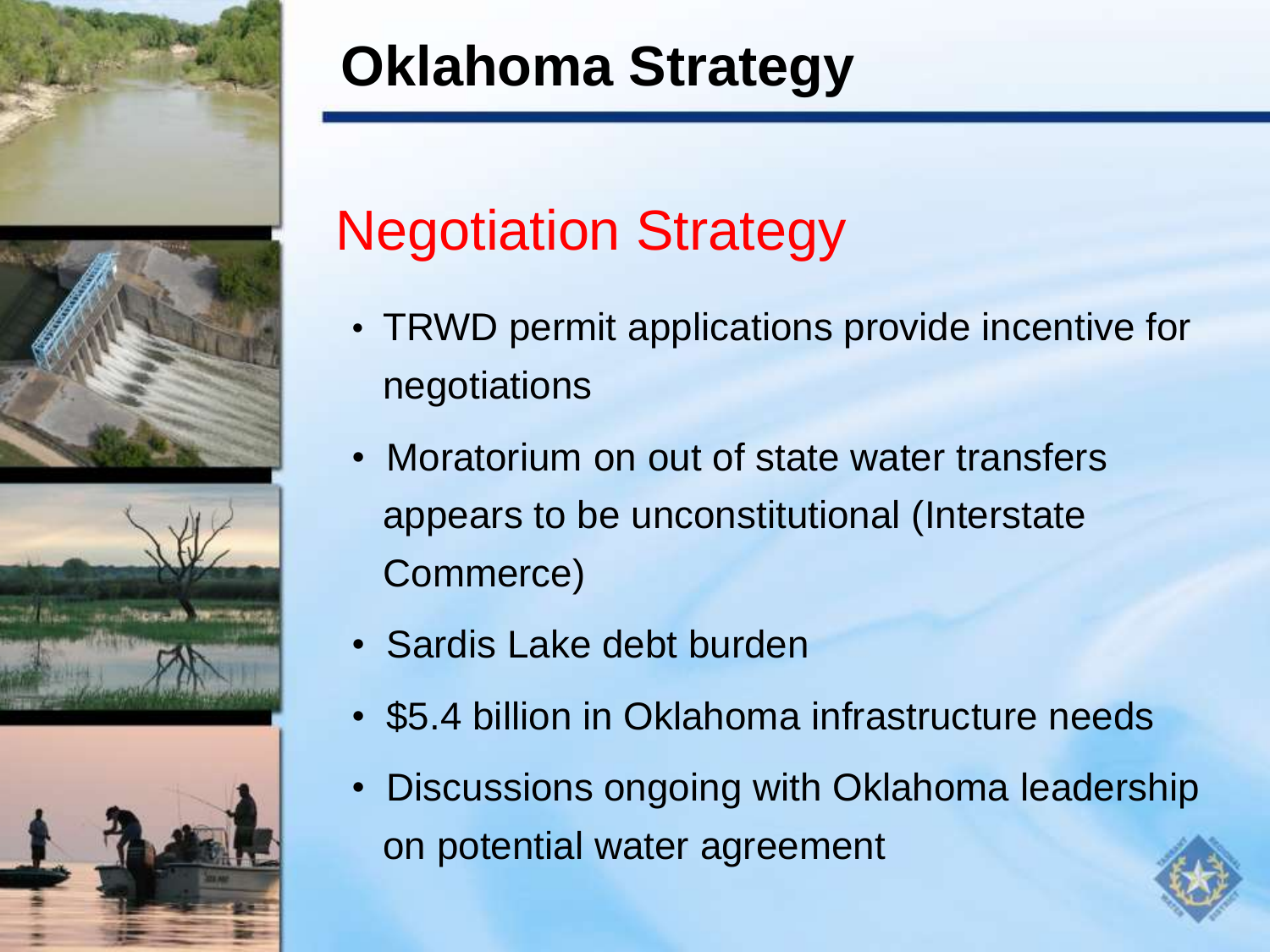





## Political / PR Strategy

- 8 million acre-feet of water flows unused into the Red river annually
- We are branding this water as "Gulfbound Water"